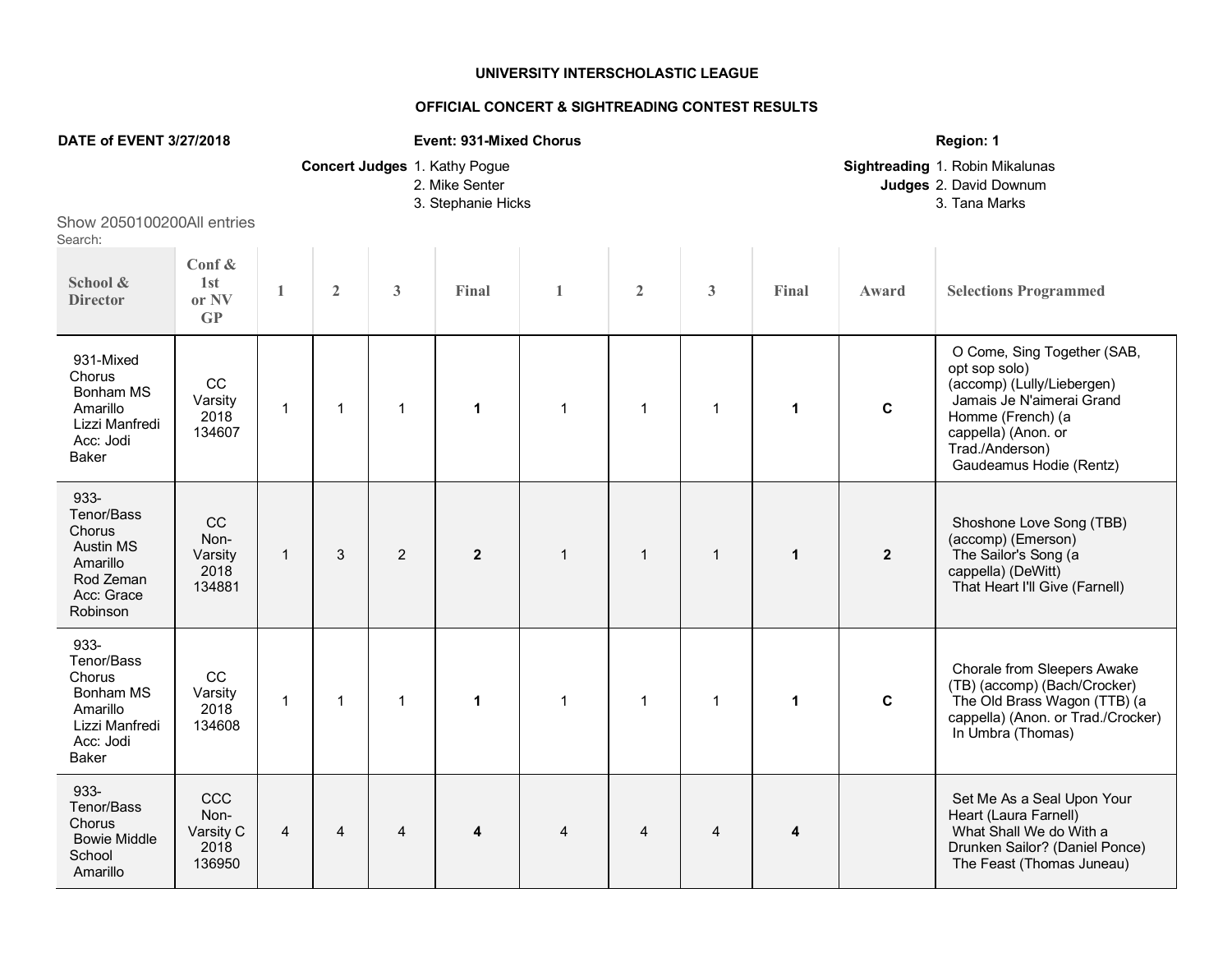| School &<br><b>Director</b>                                                                               | Conf $\&$<br>1st<br>or NV<br>GP          | 1            | $\overline{2}$ | $\mathbf{3}$   | Final        | $\mathbf{1}$ | $\overline{2}$ | $\mathbf{3}$ | Final        | Award          | <b>Selections Programmed</b>                                                                                                                                    |
|-----------------------------------------------------------------------------------------------------------|------------------------------------------|--------------|----------------|----------------|--------------|--------------|----------------|--------------|--------------|----------------|-----------------------------------------------------------------------------------------------------------------------------------------------------------------|
| <b>Blaze</b><br>Diamond<br>Acc: Libby<br>Clifton                                                          |                                          |              |                |                |              |              |                |              |              |                |                                                                                                                                                                 |
| 933-<br>Tenor/Bass<br>Chorus<br>Canyon Jr.<br>High<br>Canyon<br>Heather<br>Farren<br>Acc: Eileene<br>Moss | $_{\rm CC}$<br>Varsity<br>2018<br>132433 | $\mathbf 1$  | $\mathbf 1$    | $\mathbf{1}$   | $\mathbf 1$  | $\mathbf{1}$ | $\mathbf{1}$   | $\mathbf 1$  | $\mathbf 1$  | $\mathbf c$    | Sansa Kroma (Crocker)<br>Deo Dicamus Gratias (Johnson)<br>In Praise of Music (Farnell)                                                                          |
| 933-<br>Tenor/Bass<br>Chorus<br>Canyon Jr.<br>High<br>Canyon<br>Heather<br>Farren<br>Acc: Eileene<br>Moss | CC<br>Non-<br>Varsity<br>2018<br>132429  | $\mathbf{1}$ | $\overline{2}$ | $\overline{2}$ | $\mathbf{2}$ | $\mathbf{1}$ | $\mathbf{1}$   | $\mathbf{1}$ | $\mathbf{1}$ | $\overline{2}$ | Sinner Man (Emerson)<br>All the World Was Made for<br>Me (Farnell)<br>Set Me as a Seal Upon Your<br>Heart (Farnell)                                             |
| 933-<br>Tenor/Bass<br>Chorus<br><b>Crockett MS</b><br>Amarillo<br>Allie Bryan<br>Acc: Cristi<br>Dollar    | CC<br>Varsity<br>2018<br>133094          | $\mathbf{1}$ | $\mathbf 1$    | $\mathbf{1}$   | $\mathbf 1$  | $\mathbf{1}$ | $\mathbf{1}$   | $\mathbf 1$  | $\mathbf 1$  | $\mathbf c$    | Viva Tutti (Italian) (a<br>cappella) (Anon. or Trad./Crocker)<br>I'm Bound Away (accomp) (Anon.<br>or Trad./Moore)<br>Boatmen Stomp (3 part)<br>(accomp) (Gray) |
| 933-<br>Tenor/Bass<br>Chorus<br>deZavala MS<br>Amarillo<br><b>Bryan Hackett</b><br>Acc: Christi<br>Dollar | $\mathsf C$<br>Varsity<br>2018<br>134158 | $\mathbf{1}$ | $\mathbf{1}$   | $\mathbf{1}$   | $\mathbf{1}$ | $\mathbf{1}$ | $\mathbf{1}$   | $\mathbf{1}$ | $\mathbf{1}$ | $\mathbf{C}$   | Colorado Trail (accomp) (Anon.<br>or Trad./Moore)<br>Sixteen Tons (TBB divisi)<br>(accomp) (Travis/Artman)<br>Hodie, Christus natus est (Pullen)                |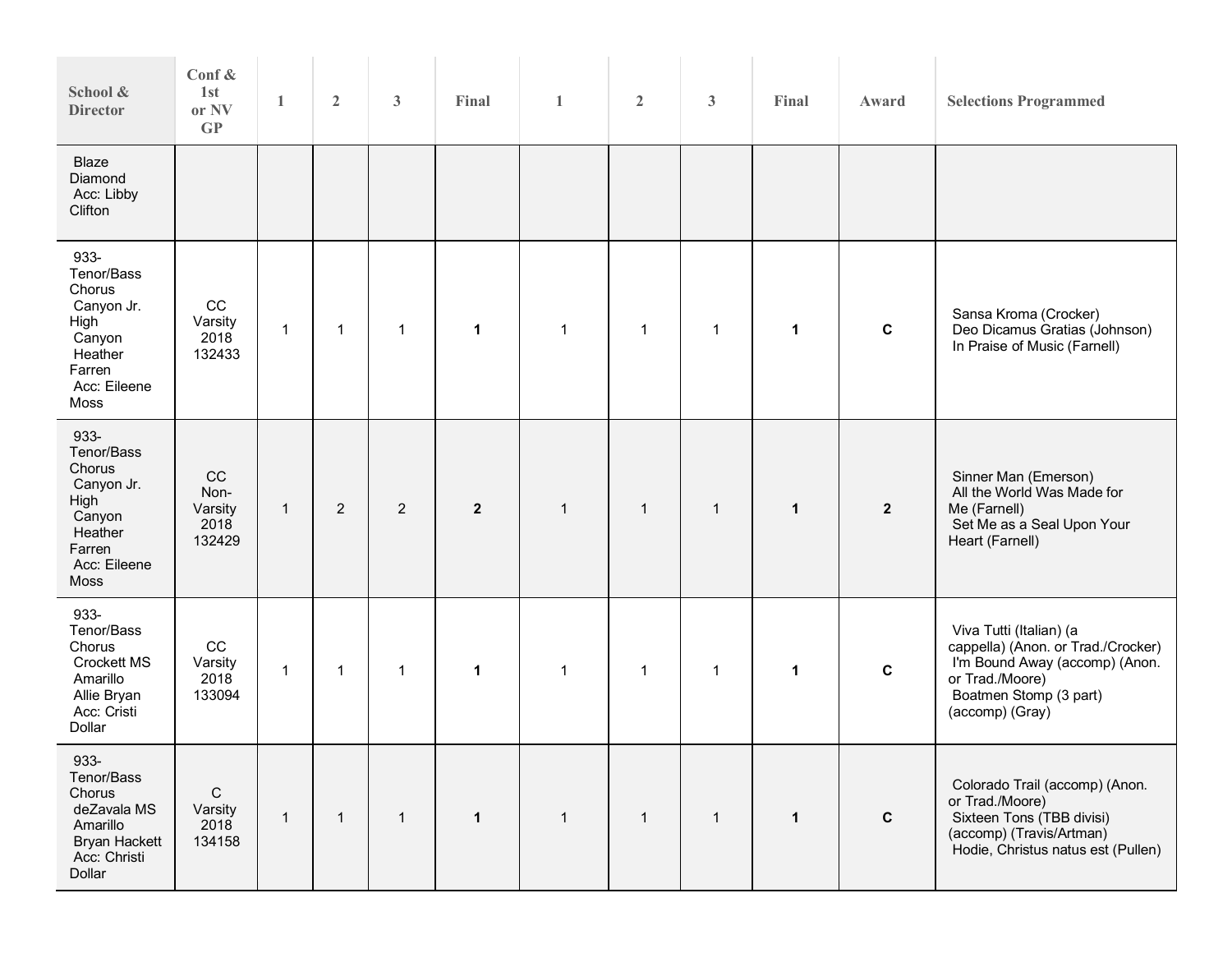| School &<br><b>Director</b>                                                                                             | Conf &<br>1st<br>or NV<br>$\mathbf{G}$  | $\mathbf{1}$   | $\overline{2}$ | $\mathbf{3}$   | Final          | $\mathbf{1}$   | $\overline{2}$ | 3              | Final        | Award          | <b>Selections Programmed</b>                                                                                                                                                       |
|-------------------------------------------------------------------------------------------------------------------------|-----------------------------------------|----------------|----------------|----------------|----------------|----------------|----------------|----------------|--------------|----------------|------------------------------------------------------------------------------------------------------------------------------------------------------------------------------------|
| 933-<br>Tenor/Bass<br>Chorus<br>Dumas Junior<br>High<br>Dumas<br>Kip White<br>Acc: Kim<br>Miller                        | CCC<br>Varsity<br>2018<br>132532        | $\overline{2}$ | $\mathbf{1}$   | $\overline{2}$ | $\overline{2}$ | 2              | 3              | $\overline{2}$ | $\mathbf{2}$ |                | When We Two Parted (Laura<br>Farnell)<br>My Wild Irish Rose (TB)<br>(accomp) (Anon. or Trad./Follett)<br>Boatmen Stomp (3 part)<br>(accomp) (Gray)                                 |
| 933-<br>Tenor/Bass<br>Chorus<br><b>Fannin MS</b><br>Amarillo<br>Kathie Brooks<br>Acc: Susan<br><b>Burt</b>              | CC<br>Non-<br>Varsity<br>2018<br>133504 | $\overline{2}$ | $\overline{2}$ | 2              | $\overline{2}$ | $\mathbf{1}$   | $\mathbf{1}$   | $\mathbf{1}$   | $\mathbf{1}$ | $\overline{2}$ | Aura Lee<br>(accomp) (Poulton/Crocker)<br>Dona Nobis Pacem from Three<br>Latin Songs (Farnell)<br>Boatmen Stomp (3 part)<br>(accomp) (Gray)                                        |
| 933-<br>Tenor/Bass<br>Chorus<br>Mann MS<br>Amarillo<br>Crystal<br>Chambers<br>Acc: Jennifer<br>Akins                    | cc<br>Non-<br>Varsity<br>2018<br>134819 | 3              | 3              | 2              | 3              | $\mathbf{1}$   | 2              | 3              | $\mathbf{2}$ |                | Tenting Tonight (Earlene Rentz)<br>None of Us Cared for Kate (TB)(a<br>cappella or accomp) (a<br>cappella) (Farnell)<br>She Is Evening (T(T)B)<br>(accomp) (Courtney)              |
| 933-<br>Tenor/Bass<br>Chorus<br>Pampa Junior<br>High<br>Pampa<br>Tammy<br>May / Stacy<br>Pepper<br>Acc: Suzanne<br>Wood | CC<br>Varsity<br>2018<br>134442         | $\overline{2}$ | 3              | $\overline{2}$ | $\overline{2}$ | $\overline{1}$ | $\mathbf{1}$   | $\mathbf{1}$   | $\mathbf{1}$ | $\overline{2}$ | Steal Away (TTB or TBB) (a<br>cappella) (Anon. or Trad./Siltman)<br>Cindy (TBB) (accomp) (Anon. or<br>Trad./Johnson)<br>Cantate Domino (TTB)(accomp<br>opt) (a cappella) (Farnell) |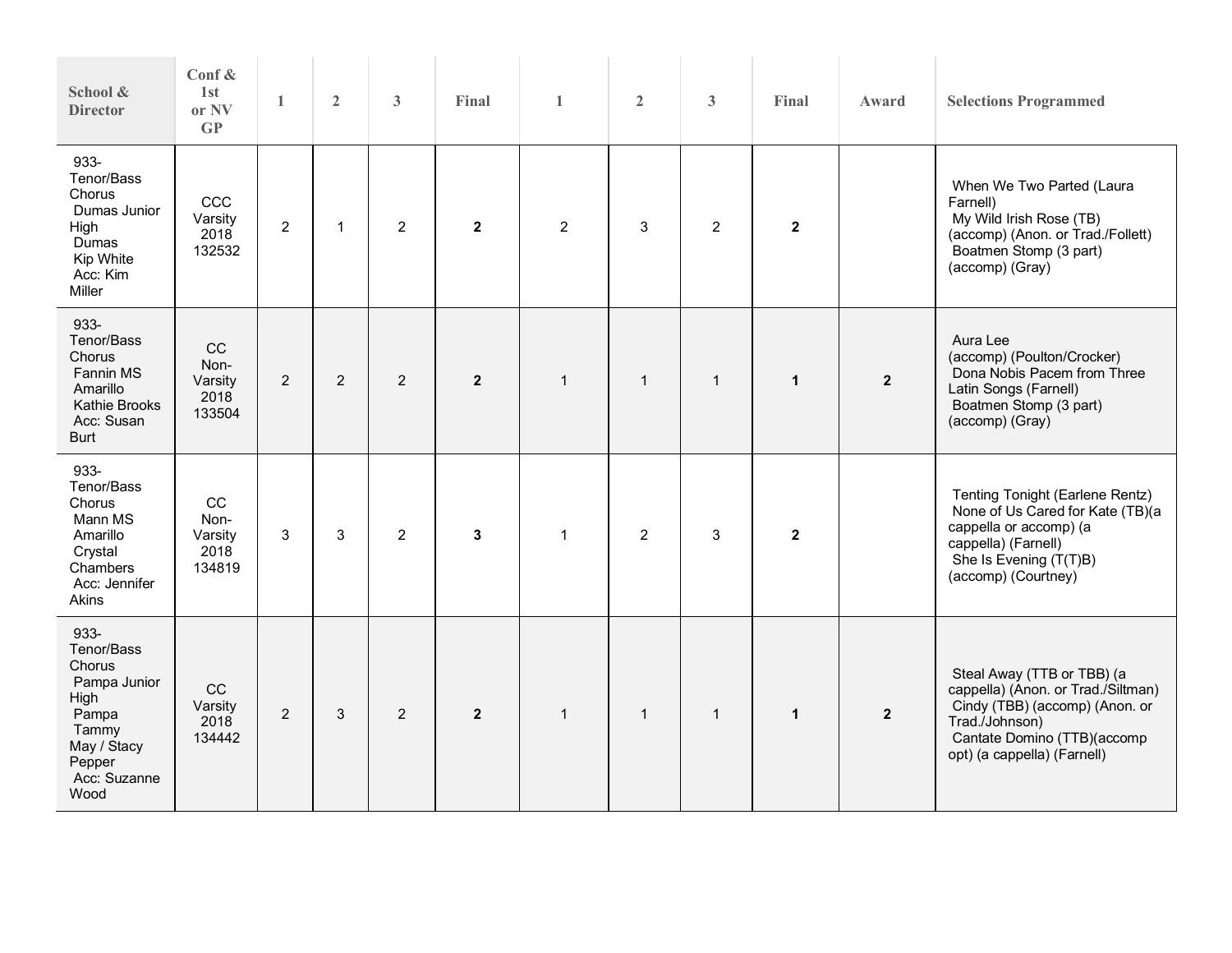| School &<br><b>Director</b>                                                                                                         | Conf &<br>1st<br>or NV<br>GP             | 1              | $\overline{2}$ | $\mathbf{3}$ | Final        | $\mathbf{1}$   | $\overline{2}$ | 3              | Final                   | Award       | <b>Selections Programmed</b>                                                                                                                                                        |
|-------------------------------------------------------------------------------------------------------------------------------------|------------------------------------------|----------------|----------------|--------------|--------------|----------------|----------------|----------------|-------------------------|-------------|-------------------------------------------------------------------------------------------------------------------------------------------------------------------------------------|
| 933-<br>Tenor/Bass<br>Chorus<br>Perryton<br>Junior High<br>Perryton<br>Brian<br>Warren / Keith<br>Harris<br>Acc: Brenda<br>Schnabel | CC<br>Varsity<br>2018<br>134563          | $\overline{4}$ | 3              | 3            | 3            | $\overline{4}$ | 4              | 4              | 4                       |             | <b>Drill Ye Tarriers</b><br>(accomp) (Casey/Crocker)<br>Sansa Kroma (TTB) (percussion)<br>(pub separately) (a<br>cappella) (Anon. or Trad./Crocker)<br>Joshua's Batle (Greg Gilpin) |
| 933-<br>Tenor/Bass<br>Chorus<br><b>Travis Middle</b><br>School<br>Amarillo<br>Amber<br>Oglesby<br>Acc: Marcus<br><b>Bradford</b>    | CCC<br>Non-<br>Varsity<br>2018<br>134292 | $\overline{4}$ | 4              | 4            | 4            | $\overline{4}$ | 5              | $\overline{4}$ | $\overline{\mathbf{4}}$ |             | Set Me As a Seal Upon Your<br>Heart (Farnell)<br>Great Big House in New<br>Orleans (Williams)<br>What Shall We Do With a<br>Drunken Sailor? (Anon. or<br>Trad./Ponce)               |
| 933-<br>Tenor/Bass<br>Chorus<br>Westover<br>Park JH<br>Amarillo<br><b>Mika Daniels</b><br>Acc: Marcus<br><b>Bradford</b>            | CCC<br>Varsity<br>2018<br>130081         | 3              | $\overline{2}$ | 3            | 3            | $\mathbf{1}$   | 3              | $\overline{2}$ | $\mathbf{2}$            |             | Canto del Agua (TTB)<br>(accomp) (Hill)<br>Steal Away (TTB or TBB) (a<br>cappella) (Anon. or Trad./Siltman)<br>Ticket to the Kingdom (TTB)<br>(accomp) (Moore)                      |
| 935-Treble<br>Chorus<br><b>Austin MS</b><br>Amarillo<br>Rod Zeman<br>Acc: Grace<br>Robinson                                         | CC<br>Varsity<br>2018<br>134594          | $\mathbf{1}$   | $\mathbf 1$    | $\mathbf{1}$ | $\mathbf{1}$ | $\mathbf{1}$   | $\mathbf{1}$   | $\mathbf{1}$   | $\mathbf{1}$            | $\mathbf c$ | A Festive Gloria (SSA)<br>(accomp) (Drennan)<br>Johnny Said No! (SSA) (a<br>cappella) (Singh)<br>A Dream Within a Dream (SSA)<br>(accomp) (Gray)                                    |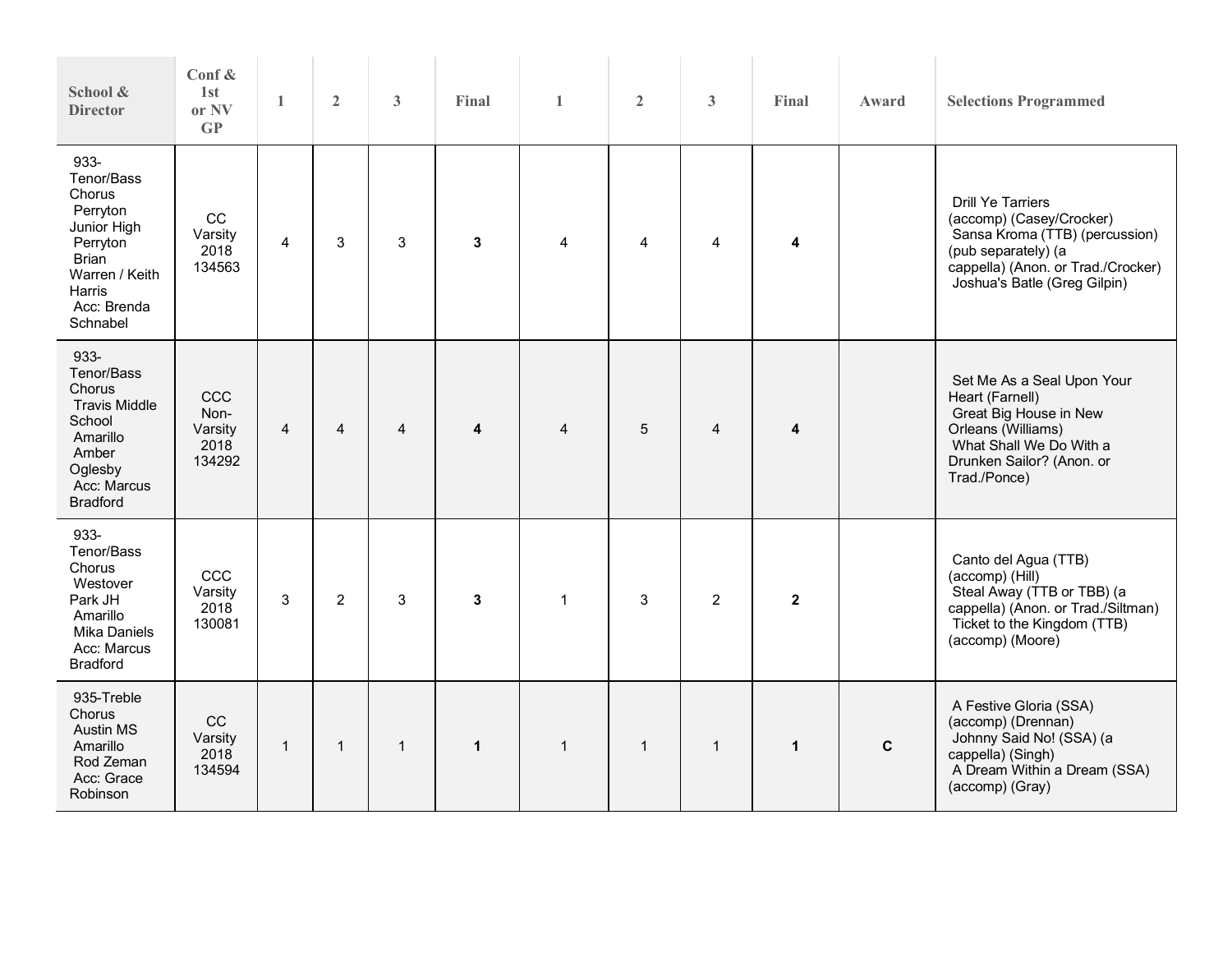| School &<br><b>Director</b>                                                                                       | Conf &<br>1st<br>or NV<br>GP             | $\mathbf{1}$                     | $\overline{2}$                                                     | 3                             | $\mathbf{1}$<br>Final |              | $\overline{2}$      | 3                                                                                                                                                       | Final                                                                                                                                              | Award       | <b>Selections Programmed</b>                                                                                                                                                                                         |
|-------------------------------------------------------------------------------------------------------------------|------------------------------------------|----------------------------------|--------------------------------------------------------------------|-------------------------------|-----------------------|--------------|---------------------|---------------------------------------------------------------------------------------------------------------------------------------------------------|----------------------------------------------------------------------------------------------------------------------------------------------------|-------------|----------------------------------------------------------------------------------------------------------------------------------------------------------------------------------------------------------------------|
| 935-Treble<br>Chorus<br>Austin MS<br>Amarillo<br>Rod Zeman<br>Acc: Grace<br>Robinson                              | CC<br>Non-<br>Varsity<br>2018<br>134362  | $\mathbf{1}$                     | $\mathbf{1}$                                                       | $\mathbf{1}$                  | $\blacktriangleleft$  | $\mathbf 1$  | $\mathbf{1}$        | $\mathbf 1$                                                                                                                                             | $\mathbf{1}$                                                                                                                                       | D           | Kyrie (Porterfield)<br>Sing to the Lord, Alleluia (SSA) (a<br>cappella) (Bacak)<br>Arise, My Love (SSA)<br>(accomp) (Farnell)                                                                                        |
| 935-Treble<br>Chorus<br><b>Bonham MS</b><br>Amarillo<br>Lizzi Manfredi<br>Acc: Jodi<br><b>Baker</b>               | CC<br>Non-<br>Varsity<br>2018<br>134610  | $\overline{2}$                   | $\overline{2}$                                                     | $\overline{2}$                | $\overline{2}$        | $\mathbf{1}$ | 2                   | $\overline{2}$                                                                                                                                          | $\overline{\mathbf{2}}$                                                                                                                            |             | Tallis's Canon (w/ or w/o accomp)<br>$(SA)$ $(a)$<br>cappella) (Tallis/Appleby/Fowler)<br>Gloria (from Gloria and Alleluia)<br>(SA) (a cappella) (Schram)<br>Festival Alleluia (unison or 2 part)<br>(accomp) (Pote) |
| 935-Treble<br>Chorus<br>Bonham MS<br>Amarillo<br>Lizzi Manfredi<br>Acc: Jodi<br><b>Baker</b>                      | cc<br>Varsity<br>2018<br>134609          | $\mathbf{1}$                     | $\mathbf{1}$                                                       | $\overline{1}$<br>$\mathbf 1$ |                       | 1            | $\mathbf{1}$        | 1                                                                                                                                                       | $\mathbf{1}$                                                                                                                                       | $\mathbf c$ | Sonatemi Un Balletto (a<br>cappella) (Gastoldi/Leininger)<br>Oh, Think of Me (Hagenberg)<br>Deo Gracias (hand drum) (a<br>cappella) (Leininger)                                                                      |
| 935-Treble<br>Chorus<br>Borger High<br>School<br>Borger<br>Benjamin<br><b>Burlingame</b><br>Acc: Melanie<br>Sharp | $_{\rm CC}$<br>Varsity<br>2018<br>134407 | <b>DNA</b>                       | <b>DNA</b><br><b>DNA</b><br><b>DNA</b><br><b>DNA</b><br><b>DNA</b> |                               | <b>DNA</b>            | <b>DNA</b>   |                     | Praise the King (2 part)<br>(accomp) (Handel/Kirk)<br>Love In Thy Youth (SA) (a<br>cappella) (Crocker/Leavitt)<br>Ave Verum<br>Corpus (Mozart/Robinson) |                                                                                                                                                    |             |                                                                                                                                                                                                                      |
| 935-Treble Chorus<br><b>Bowie Middle School</b><br>Amarillo<br><b>Blaze Diamond</b><br>Acc: Libby Clifton         |                                          | CCC<br>Varsity<br>2018<br>136959 | $\overline{4}$                                                     | $\overline{4}$<br>4           | 4                     | 3<br>3       | $\overline{4}$<br>3 |                                                                                                                                                         | Ode to Peace (Gallina)<br>My True Love Hath my<br>Heart (Lou Williams-Wimberly)<br>How Lovely Is Thy Dwelling<br>Place (SA)<br>(accomp) (Grantham) |             |                                                                                                                                                                                                                      |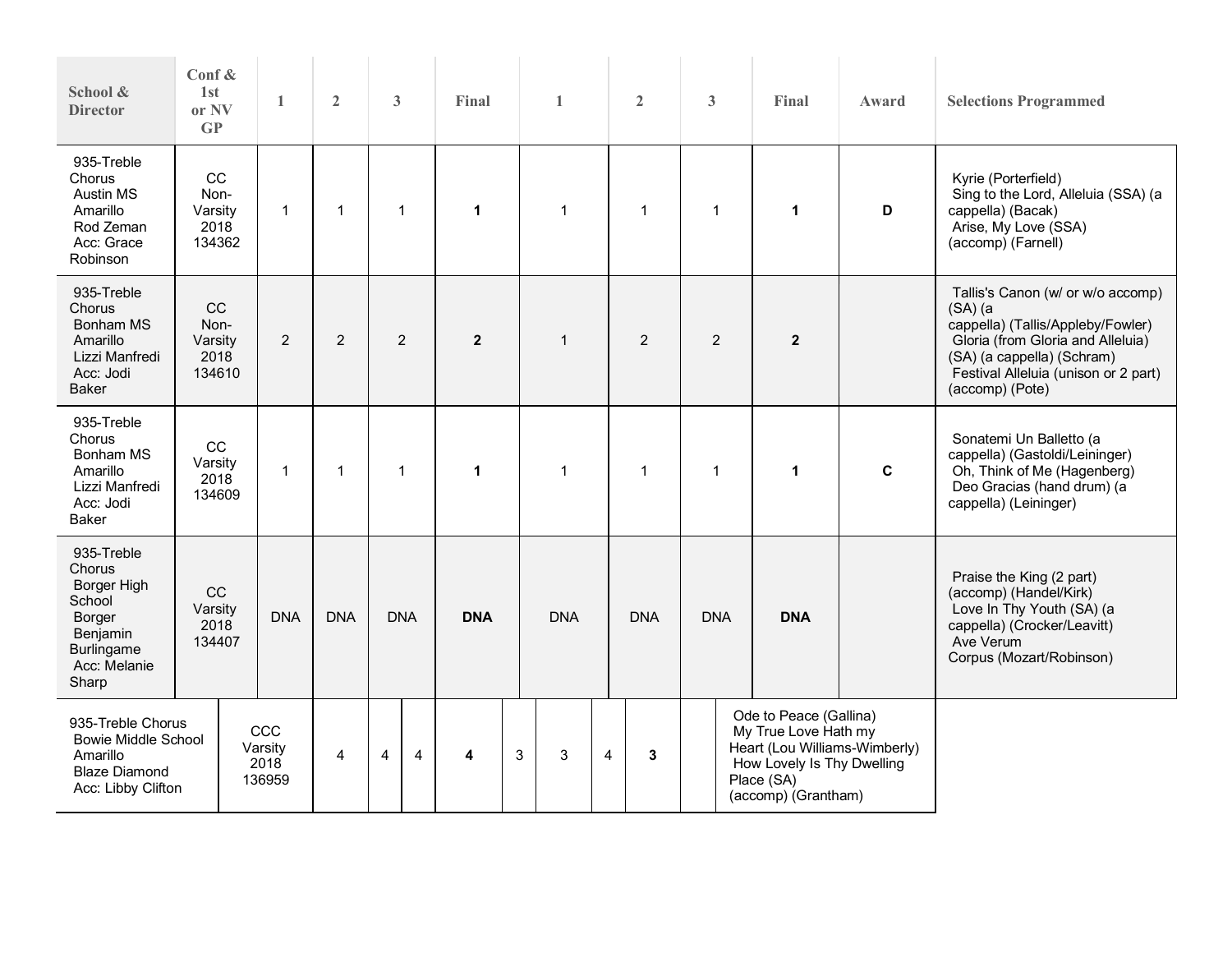| Conf $\&$<br>School &<br>1st<br>or NV<br><b>Director</b><br>GP                                                       |                                         | $\mathbf{1}$ |                | $\mathfrak{Z}$ |              | Final        |              | $\mathbf{1}$   |              | $\overline{2}$ | 3              |            | Final                                                                                                                                                                                                                           | Award | <b>Selections Programmed</b> |
|----------------------------------------------------------------------------------------------------------------------|-----------------------------------------|--------------|----------------|----------------|--------------|--------------|--------------|----------------|--------------|----------------|----------------|------------|---------------------------------------------------------------------------------------------------------------------------------------------------------------------------------------------------------------------------------|-------|------------------------------|
| 935-Treble Chorus<br><b>Bushland Middle</b><br><b>Bushland</b><br>Stephanie<br>Fauss / Reece<br>Kingkade<br>Acc: TBD | CC<br>Varsity<br>2018<br>134071         |              | $\overline{2}$ | $\mathbf{1}$   | $\mathbf{1}$ | $\mathbf{1}$ | $\mathbf{1}$ | $\mathbf{1}$   | $\mathbf{1}$ | $\mathbf{1}$   | $\mathbf C$    |            | Afternoon on a Hill (Robert E.<br>Kreutz)<br>Lascia Ch'io<br>Pianga (Handel/Perry)<br>Yonder Come Day (Judith<br>Cook Tucker)                                                                                                   |       |                              |
| 935-Treble Chorus<br>Canyon JH<br>Canyon<br>Stephen<br>Talley / Heather<br>Farren<br>Acc: Eileene Moss               | CC<br>Non-<br>Varsity<br>2018<br>132461 |              | $\mathbf{1}$   | $\mathbf{1}$   | $\mathbf{1}$ | $\mathbf{1}$ | $\mathbf{1}$ | $\mathbf{1}$   | $\mathbf{1}$ | $\mathbf{1}$   | D              | <b>THE</b> | ANTIPHONAL<br>HOSANNA (SMITH)<br><b>CUCKOO (TRADITIONAL)</b><br>CAN I RIDE (SHAW)                                                                                                                                               |       |                              |
| 935-Treble Chorus<br>Canyon Jr. High<br>Canyon<br><b>Heather Farren</b><br>Acc: Eileene Moss                         | CC<br>Varsity<br>2018<br>132436         |              | $\mathbf{1}$   | $\mathbf{1}$   | $\mathbf{1}$ | $\mathbf{1}$ | $\mathbf{1}$ | $\mathbf{1}$   | $\mathbf{1}$ | $\mathbf{1}$   | $\mathbf c$    |            | Old Joe Clark (Goetze)<br>Pie Jesu (Lightfoot)<br>Music Lead the Way (Farnell)                                                                                                                                                  |       |                              |
| 935-Treble Chorus<br>Crockett MS<br>Amarillo<br>Allie Bryan<br>Acc: Cristi Dollar                                    | CC<br>Non-<br>Varsity<br>2018<br>133095 |              | $\overline{c}$ | $\mathbf{3}$   | $\mathbf{1}$ | $\mathbf{2}$ | $\mathbf{1}$ | $\overline{2}$ | $\mathbf{1}$ | $\mathbf{1}$   | $\overline{2}$ |            | Over the Sea to Skye (SA)<br>(accomp) (McLeod/Eilers)<br>Antiphonal Kyrie (SA) (a<br>cappella) (Thrift)<br>Bon Di (Good<br>Day) (Lully/Liebergen)                                                                               |       |                              |
| 935-Treble Chorus<br><b>Crockett MS</b><br>Amarillo<br>Allie Bryan<br>Acc: Cristi Dollar                             | CC<br>Varsity<br>2018<br>133040         |              | $\mathbf{1}$   | $\mathbf{1}$   | $\mathbf{1}$ | $\mathbf 1$  | $\mathbf{1}$ | $\mathbf{1}$   | $\mathbf{1}$ | $\mathbf{1}$   | $\mathbf c$    |            | Shady Grove (with The<br>Cuckoo) (Anon. or<br>Trad./Allsbrook/Goodin)<br>The King of Love (3 part, opt<br>solo) (accomp) (Anon. or<br>Trad./Knowles)<br>Gloria Fanfare (SSA)(a<br>cappella or accomp) (a<br>cappella) (Farnell) |       |                              |
| 935-Treble Chorus<br>deZavala MS<br>Amarillo<br><b>Bryan Hackett</b><br>Acc: Christi Dollar                          | C<br>Varsity<br>2018<br>134160          |              | $\mathbf 1$    | $\mathbf{1}$   | $\mathbf{1}$ | $\mathbf{1}$ | $\mathbf{1}$ | $\mathbf{1}$   | $\mathbf{1}$ | $\mathbf 1$    | $\mathbf c$    |            | Song of the River (Anon. or<br>Trad./Patterson)<br>Poi ch'el mio foco (Away With<br>Your Troubles) (Italian or<br>English) (a cappella) (Gastoldi)<br>The Old Carrion Crow (SA)                                                 |       |                              |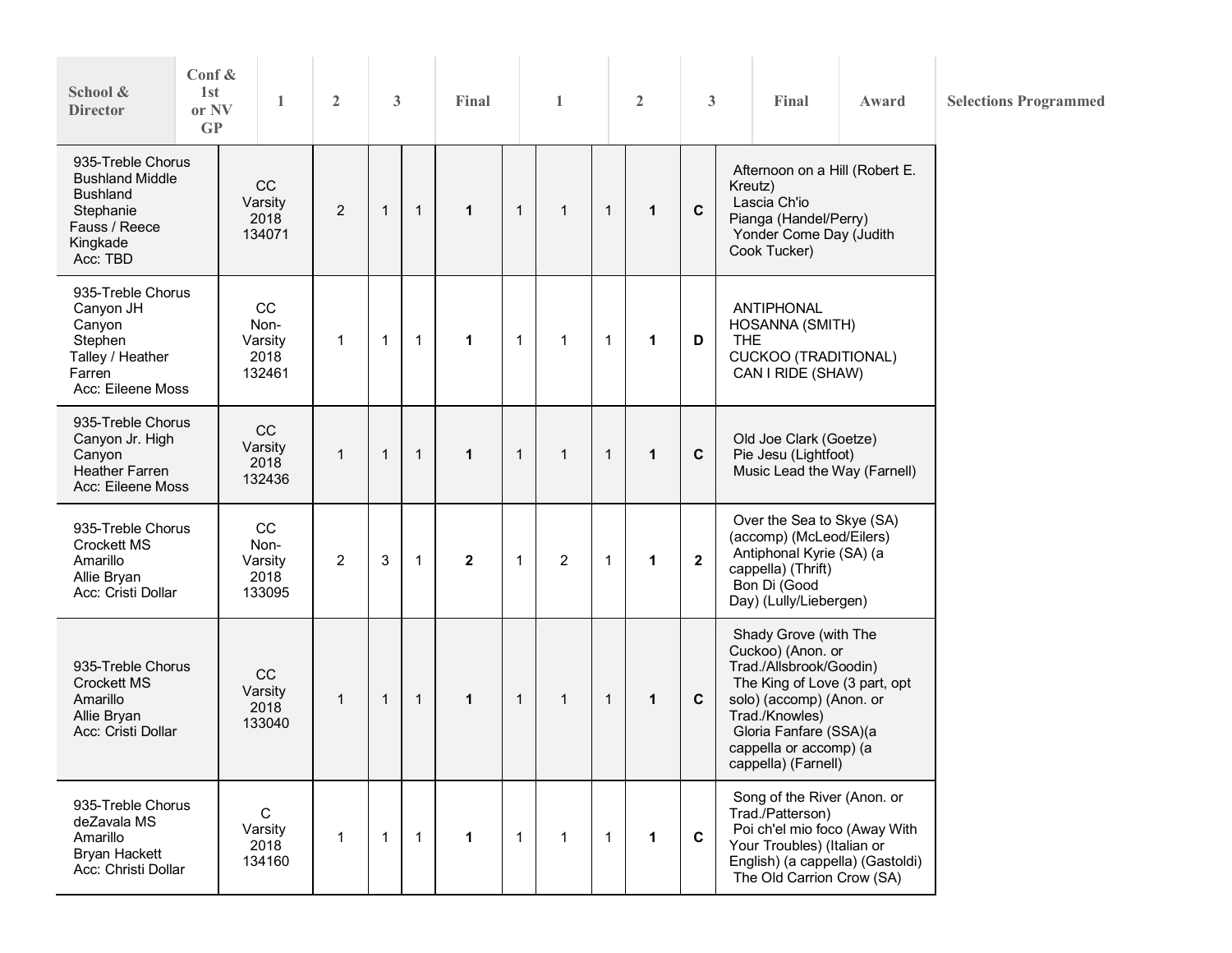| School &<br><b>Director</b>                                                                              | Conf &<br>1 <sub>st</sub><br>or NV<br>GP |  | 1                                       | $\overline{2}$ | 3              |              | Final        |                | $\mathbf{1}$ |                | $\overline{2}$ | 3              | Final                                                                                                                                                                                         | Award | <b>Selections Programmed</b> |
|----------------------------------------------------------------------------------------------------------|------------------------------------------|--|-----------------------------------------|----------------|----------------|--------------|--------------|----------------|--------------|----------------|----------------|----------------|-----------------------------------------------------------------------------------------------------------------------------------------------------------------------------------------------|-------|------------------------------|
|                                                                                                          |                                          |  |                                         |                |                |              |              |                |              |                |                |                | (accomp) (Anon. or<br>Trad./Goetze)                                                                                                                                                           |       |                              |
| Dumas<br><b>Tiffany Roberts</b><br>Acc: Rhonda<br>Swanson                                                | 935-Treble Chorus<br>Dumas Junior High   |  | CCC<br>Varsity<br>2018<br>131710        | $\mathbf{1}$   | $\overline{2}$ | $\mathbf{1}$ | $\mathbf{1}$ | $\overline{2}$ | 3            | $\overline{2}$ | $\mathbf{2}$   | $\overline{2}$ | Sing With Peasure (Patrick M.<br>Liebergen)<br>And This Shall Be for<br>Music (Mary Lynn Lightfoot)<br>Weevily Wheat (Shawn<br>Kirchner)                                                      |       |                              |
| 935-Treble Chorus<br>Fannin MS<br>Amarillo<br>Kathie Brooks<br>Acc: Susan Burt                           |                                          |  | CC<br>Varsity<br>2018<br>133506         | 1              | $\mathbf{1}$   | 2            | $\mathbf{1}$ | $\mathbf 1$    | 1            | $\mathbf{1}$   | $\mathbf{1}$   | $\mathbf{C}$   | Shenandoah (SA)<br>(accomp) (Anon. or<br>Trad./Farnell)<br>Antiphonal Kyrie (SA) (a<br>cappella) (Thrift)<br>Gloria Deo (Lightfoot)                                                           |       |                              |
| 935-Treble Chorus<br><b>Fannin MS</b><br>Amarillo<br>Kathie Brooks<br>Acc: Susan Burt                    |                                          |  | CC<br>Non-<br>Varsity<br>2018<br>133505 | 3              | 3              | 2            | 3            | $\overline{2}$ | 3            | $\overline{2}$ | $\mathbf{2}$   |                | Something Told the Wild<br>Geese (SA) (accomp) (Anon.<br>or Trad./Porterfield)<br>Love In Thy Youth (SA) (a<br>cappella) (Crocker/Leavitt)<br>Antiphonal Hosanna (2 part)<br>(accomp) (Smith) |       |                              |
| 935-Treble Chorus<br>Hereford Jr. High<br>Hereford, TX<br><b>Margaret Williams</b><br>Acc: Linda Gilbert |                                          |  | CC<br>Varsity<br>2018<br>134690         | 1              | $\overline{1}$ | 2            | $\mathbf{1}$ | 5              | 5            | 5              | 5              |                | God Be In My Head (Ramsey)<br>Zum Gali Gali (Terri)<br>The Moon (Beck)                                                                                                                        |       |                              |
| 935-Treble Chorus<br>Houston MS<br>Amarillo<br>Jessica Swenn<br>Acc: Cristi Dollar                       |                                          |  | CC<br>Varsity<br>2018<br>134841         | 3              | $\overline{2}$ | 3            | 3            | $\overline{4}$ | 4            | 4              | 4              |                | Forever Lift Your Voice (opt<br>flutes)<br>(accomp) (Mozart/Liebergen)<br>Zum Gali Gali (a<br>cappella) (Anon. or Trad./Terri)<br>Los Cristales Turbios (J.<br>Reese Norris)                  |       |                              |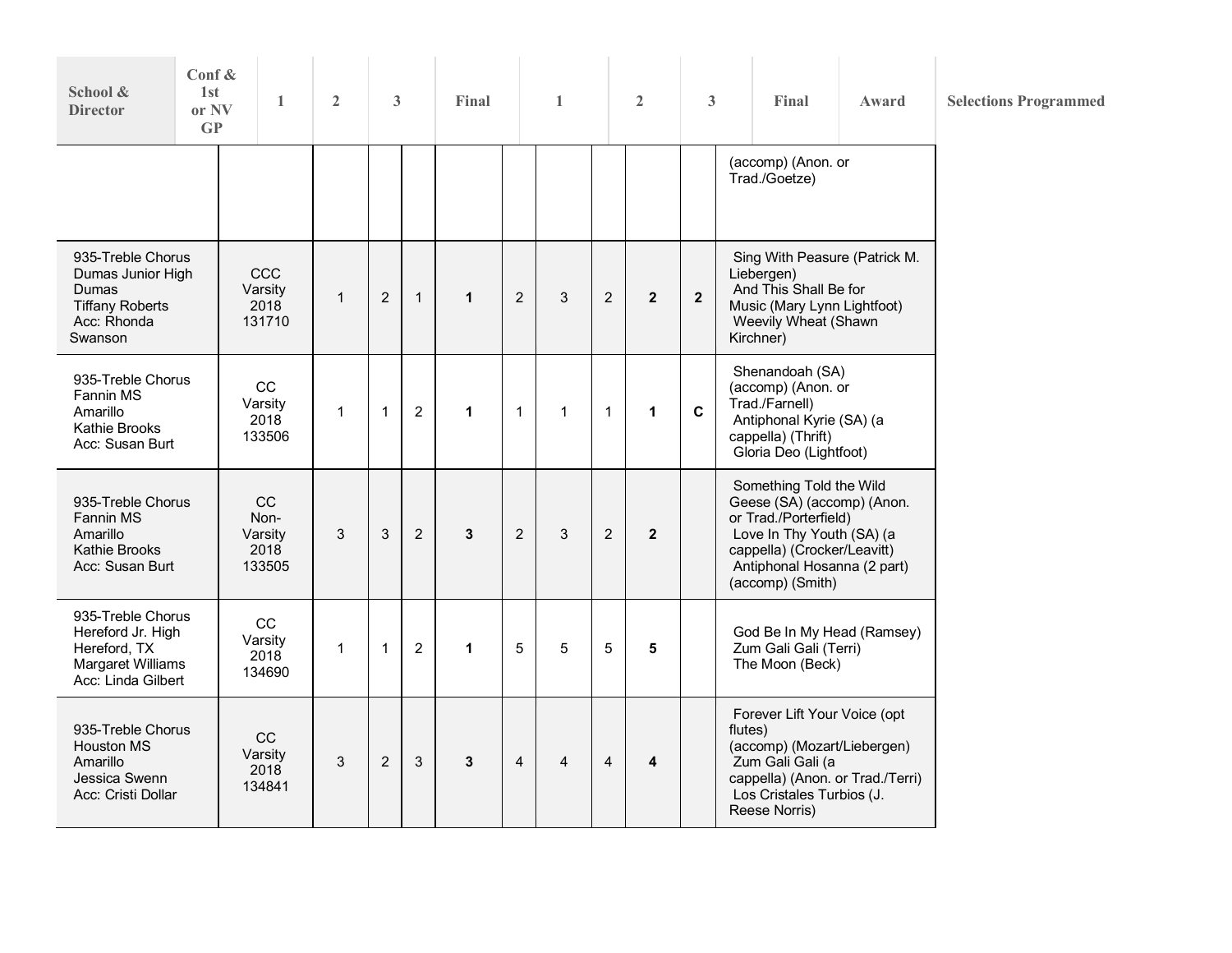| School &<br><b>Director</b>                                                                                               | Conf &<br>1st<br>or NV<br>GP                                        |  | 1                                       | $\overline{2}$ | 3            |              | Final        |                | 1              |                | $\overline{2}$ | 3            | Final                                                                                                                                                                                                        | Award | <b>Selections Programmed</b> |
|---------------------------------------------------------------------------------------------------------------------------|---------------------------------------------------------------------|--|-----------------------------------------|----------------|--------------|--------------|--------------|----------------|----------------|----------------|----------------|--------------|--------------------------------------------------------------------------------------------------------------------------------------------------------------------------------------------------------------|-------|------------------------------|
| Mann MS<br>Amarillo                                                                                                       | 935-Treble Chorus<br><b>Crystal Chambers</b><br>Acc: Jennifer Akins |  | CC<br>Varsity<br>2018<br>134776         | 3              | 3            | 2            | 3            | 2              | $\overline{2}$ | $\overline{c}$ | $\mathbf{2}$   |              | Danza, Danza (2 part)<br>(accomp) (Anon. or<br>Trad./Snyder)<br>A Maiden's Song (SSA) (a<br>cappella) (Crocker)<br>Ubi<br>Caritas (Johnson/Lightfoot)                                                        |       |                              |
| 935-Treble Chorus<br>Pampa Junior High<br>Pampa<br>Tammy May / Stacy<br>Pepper<br>Acc: Suzanne Wood                       |                                                                     |  | CC<br>Non-<br>Varsity<br>2018<br>134441 | $\mathbf{1}$   | $\mathbf{1}$ | $\mathbf{1}$ | $\mathbf{1}$ | $\mathbf{1}$   | $\mathbf{1}$   | $\mathbf{1}$   | $\mathbf{1}$   | D            | Sing A Jubilant Song (2 part)<br>(accomp) (Perry)<br>Night Song (SA)<br>(accomp) (Hester)<br>O si scires<br>gloriam (Anonymous)                                                                              |       |                              |
| 935-Treble Chorus<br>Pampa Junior High<br>Pampa<br>Tammy May / Stacy<br>Pepper<br>Acc: Suzanne Wood                       |                                                                     |  | CC<br>Varsity<br>2018<br>134437         | 1              | $\mathbf{1}$ | $\mathbf{1}$ | $\mathbf{1}$ | 1              | 1              | $\mathbf{1}$   | $\mathbf{1}$   | $\mathbf{C}$ | Gloria Festiva (Latin)<br>(accomp) (Crocker)<br>Rise Up in Festive Song<br>(SSA) (opt hand drum & finger<br>cymbals or triagle) (a<br>cappella) (Clereau)<br>Your Friend Shall Be the Tall<br>Wind (Johnson) |       |                              |
| 935-Treble Chorus<br>Perryton Junior High<br>Perryton<br>Brian Warren / Keith<br><b>Harris</b><br>Acc: Brenda<br>Schnabel |                                                                     |  | CC<br>Varsity<br>2018<br>134560         | 3              | 3            | 3            | 3            | $\overline{2}$ | 3              | $\sqrt{3}$     | 3              |              | What Sweeter Music (2 part)<br>(keyboard) (accomp) (Butler)<br>My Heart is Full of Merriment<br>and Joy (SSA) (a<br>cappella) (Anon. or<br>Trad./Harris)<br>My Soul Is Awakened (Cristi<br>Cary Miller)      |       |                              |
| 935-Treble Chorus<br><b>River Road Middle</b><br>School<br>Amarillo<br>Don Zidlicky<br>Acc: James Gardner                 |                                                                     |  | C<br>Varsity<br>2018<br>133223          | $\overline{2}$ | 2            | 2            | $\mathbf{2}$ | $\overline{c}$ | 2              | 1              | $\mathbf{2}$   |              | Something Told the Wild<br>Geese (SA) (accomp) (Anon.<br>or Trad./Porterfield)<br>Give Thanks and Praise (SA)<br>(accomp) (Handel/Kihlken)<br>Bobby Shaftoe (Leininger)                                      |       |                              |
| 935-Treble Chorus<br><b>Travis Middle School</b><br>Amarillo<br>Amber Oglesby                                             |                                                                     |  | CCC<br>Varsity<br>2018<br>134286        | 3              | 2            | 3            | 3            | $\overline{4}$ | 4              | $\overline{4}$ | 4              |              | Cantate Hodie (Lightfoot)<br>Over the Sea to<br>Skye (McLeod/Eilers)<br>All Join Hands (Anon. or<br>Trad./Crocker)                                                                                           |       |                              |